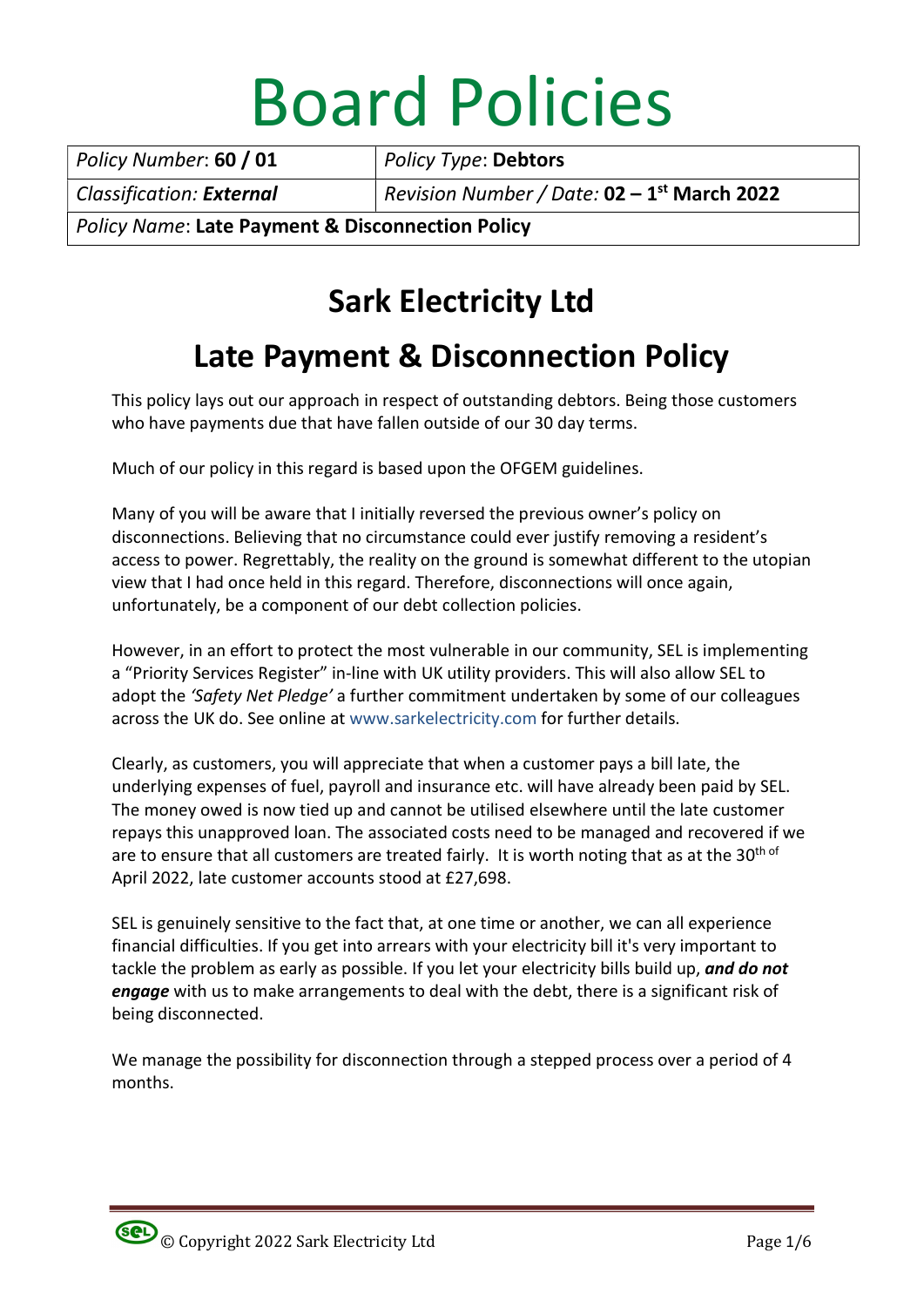| <b>Stage</b> | <b>Notification</b>                                                                                                                          | Consequence                                                                                                                                                                                                                                                                                                                                                                                                                                                                                                                                                                                |
|--------------|----------------------------------------------------------------------------------------------------------------------------------------------|--------------------------------------------------------------------------------------------------------------------------------------------------------------------------------------------------------------------------------------------------------------------------------------------------------------------------------------------------------------------------------------------------------------------------------------------------------------------------------------------------------------------------------------------------------------------------------------------|
| Step 1       | Month End Invoice                                                                                                                            | Invoices are issued and fall<br>due at the end of the<br>month following the date<br>of issue. i.e., an invoice<br>dated 31 <sup>st</sup> January is due<br>on the 28 <sup>th of</sup> February.                                                                                                                                                                                                                                                                                                                                                                                           |
| Step 2       | Invoices that are between 1<br>and 30 days late will receive a<br>reminder letter.                                                           | A monthly late payment<br>interest charge of 2.5%<br>(with a minimum charge of<br>£5) will be applied to the<br>balance for each month<br>the bill remains overdue.                                                                                                                                                                                                                                                                                                                                                                                                                        |
| Step 3       | Invoices that are between 31<br>and 60 days late will receive a<br>letter requesting them to<br>contact us and make payment<br>arrangements. | An agreed payment plan<br>must be put into place and<br>adhered too. If the<br>customer feels that the<br>bills would be better<br>managed moving forwards<br>by installing a prepayment<br>meter, then this will be<br>undertaken at the<br>customer's cost.<br>In the event that a<br>customer chooses not to<br>utilise a prepayment meter<br>at this stage this will be on<br>the strict understanding<br>that<br>the debt position<br>will not increase:<br>future accounts will<br>be paid to terms;<br>The pre-payment<br>plan will be<br>adhered too.<br>Otherwise, step 4 will be |
|              |                                                                                                                                              | applied.                                                                                                                                                                                                                                                                                                                                                                                                                                                                                                                                                                                   |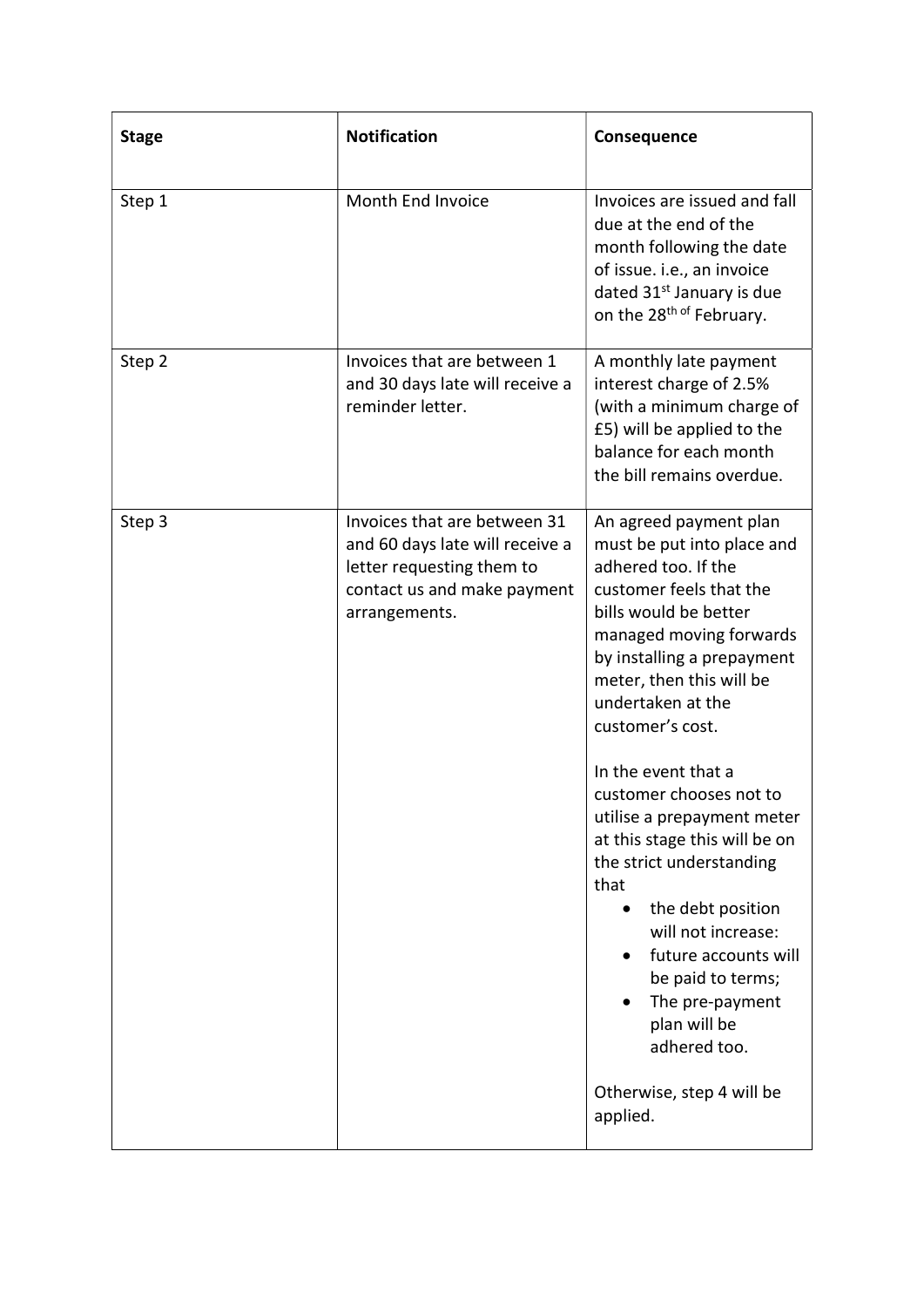| Step 4 | Invoices that are between 61   | Customers will be notified   |
|--------|--------------------------------|------------------------------|
|        | and 90 days late.              | that their supply is being   |
|        |                                | disconnected in the event    |
|        | In the event that a customer   | that full settlement is not  |
|        | has refused all attempts by    | made within 7 days.          |
|        | SEL to engage with them on     |                              |
|        | the subject of late payments   | Disconnection will be        |
|        | they will be advised that the  | undertaken at the            |
|        | supply will be disconnected if | customer's own cost in line  |
|        | the account is not settled in  | with our tariffs from time   |
|        | full and a further £250        | to time.                     |
|        | connection deposit placed on   |                              |
|        | account.                       | For a customer to remain     |
|        |                                | connected they will be       |
|        | The account will be reviewed   | required to settle the       |
|        | after 6 months, and the        | account in full and to       |
|        | deposit returned assuming      | provide a £250 connection    |
|        | the account has been properly  | deposit to be held on        |
|        | maintained.                    | account.                     |
|        |                                |                              |
|        |                                | The deposit is not held as a |
|        |                                | pre-payment against future   |
|        |                                | accounts. If the account     |
|        |                                | falls behind again then the  |
|        |                                | account will be              |
|        |                                | disconnected.                |
|        |                                |                              |
|        |                                | If a customer has ignored    |
|        |                                | our requests for             |
|        |                                | meaningful engagement        |
|        |                                | and has, as a result, been   |
|        |                                | disconnected from our        |
|        |                                | supply, reconnection will    |
|        |                                | be charged in accordance     |
|        |                                | with our tariff with the     |
|        |                                | addition of a £100           |
|        |                                | administration fee.          |
|        |                                |                              |

### Debt and prepayment meters

If you don't engage with us on a debt we can contact you about the possibility of disconnecting your energy supply. Industry practice requires that we give you the chance to repay the money you owe through a payment plan before we disconnect you. Rest assured that we will always be sympathetic to your personal circumstances.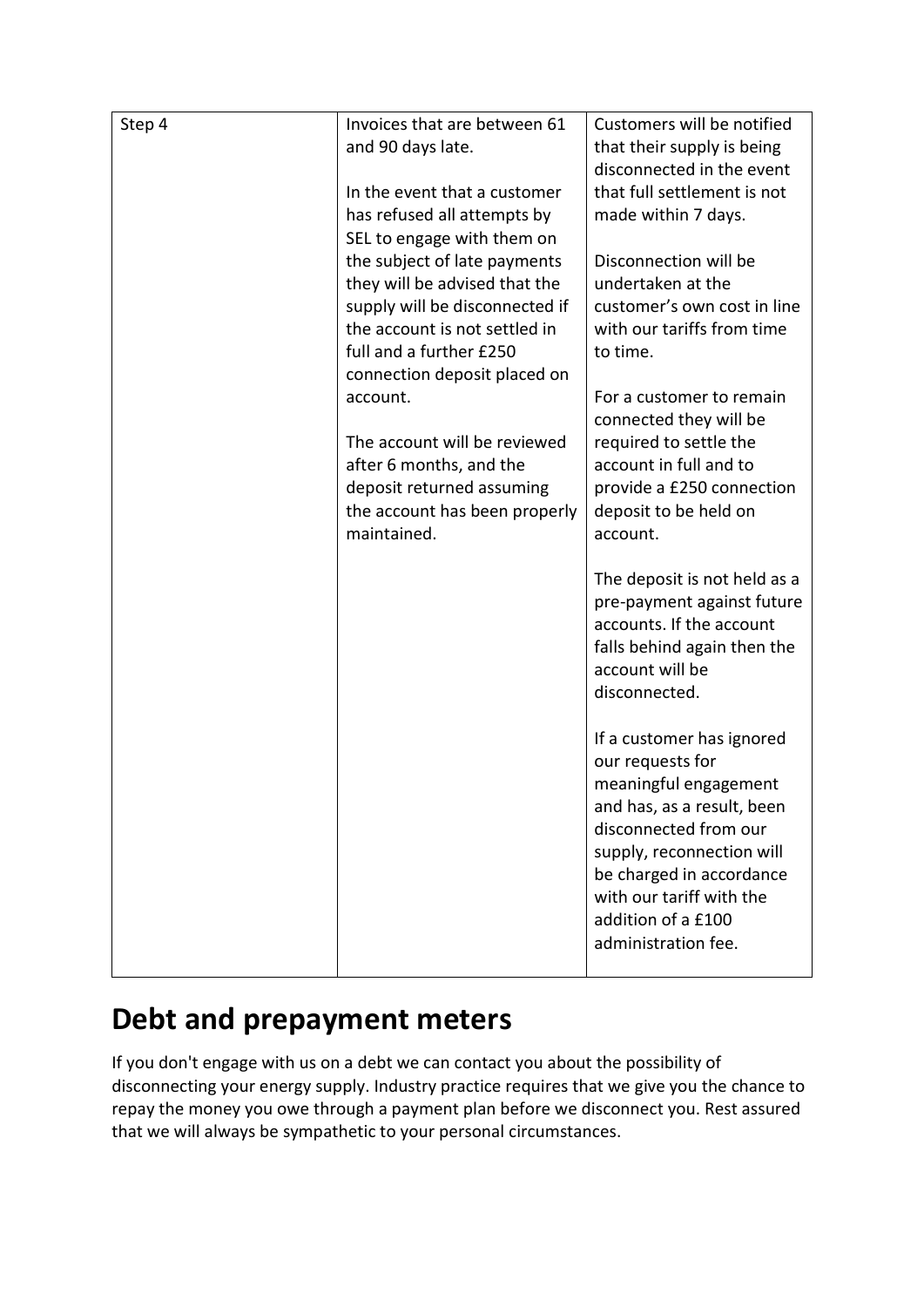Any plan that we agree will factor in your financial circumstances and ability to pay. Debts can be repaid over a number of months as you also continue to pay for your ongoing energy use.

If you don't engage with us on how to resolve the debt, or fail to stick to an agreed payment plan, we could seek to install a prepayment meter, under a court order, to recover the money you owe. In the case of genuine need SEL will genuinely seek to support you and we will cover the cost of installing a pre-payment meter if you wish us to do so. You must however, first seek the permission of your landlord if you are in a tenanted property.

## Who can't be disconnected in the UK?

In the UK there are strict rules on who can or can't be disconnected and SEL has elected to apply these rules to its local operation.

#### There is a Priority Services Register

Suppliers are prohibited from disconnecting a premises occupied by a customer eligible for the Priority Services Register during the winter months (1 October - 31 March). In the UK a customer is eligible for the Priority Services Register if they:

- are of pensionable age;
- are disabled or chronically sick;
- have a long-term medical condition;
- have a hearing or visual impairment or additional communication needs;
- are in a vulnerable situation.

#### If you're a 'Safety Net' vulnerable consumer

SEL, along with some UK suppliers, have also signed up to a Safety Net, a pledge to never knowingly disconnect a vulnerable customer at any time of year.

This offers further protection for vulnerable customers. In this instance, vulnerable customers may be customers who are unable to safeguard their personal welfare or the personal welfare of other members of the household due to:

- age (such as younger people at home);
- health;
- disability;
- severe financial insecurity.

Sark Electricity has implemented the 'Priority Services Register' so that we can also practically apply the 'Safety Net' pledge across our debt collection policies. Details of how to apply are on our website www.sarkelectricity.com. SEL is keen to ensure that we support the most vulnerable in society. If, for whatever reason, a customer that is captured by these categories falls into the step 4 process. SEL will cover the cost of installing a prepayment meter.